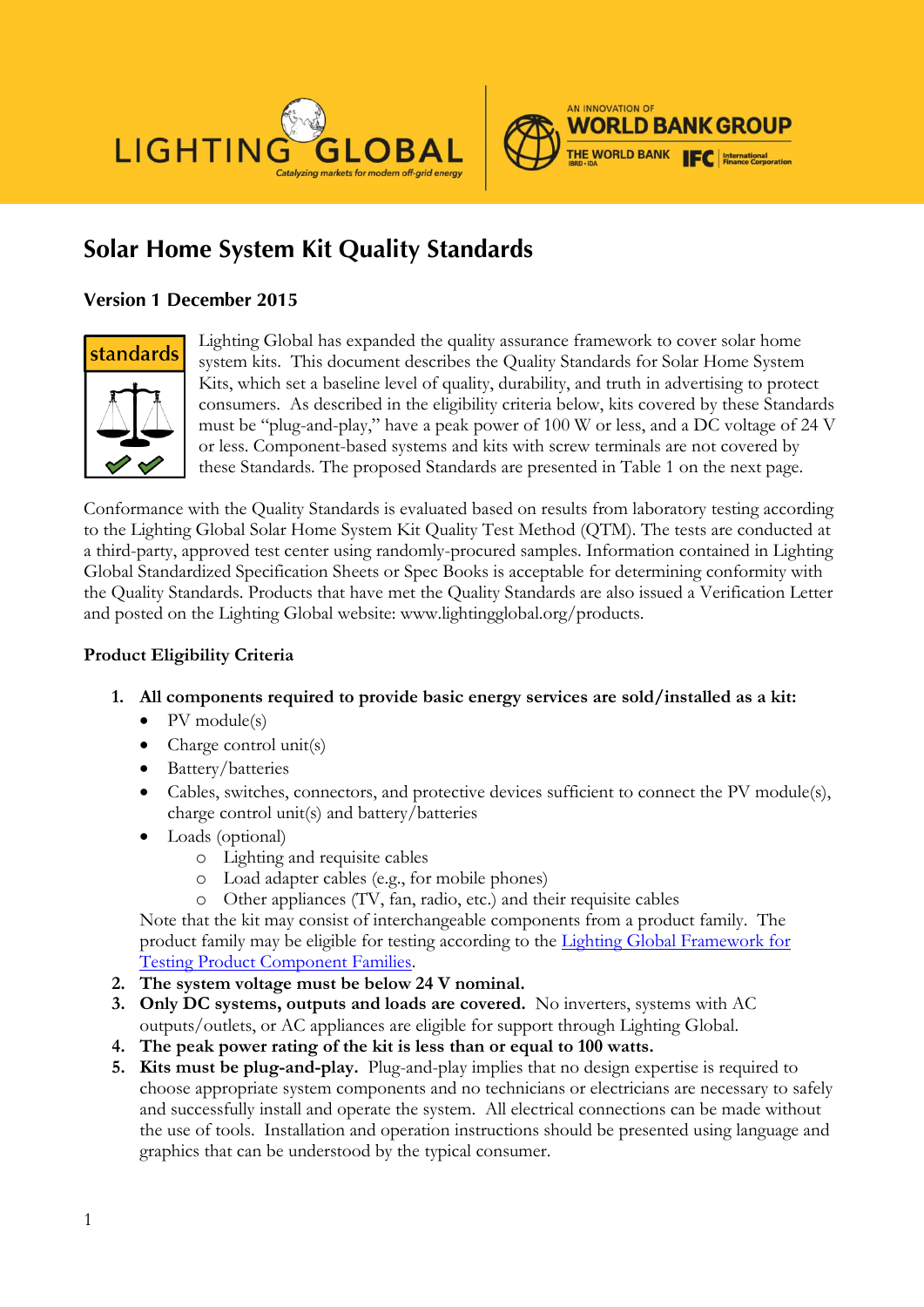| Category <sup>a</sup>       | Metric                                                                           | <b>Quality Standard</b>                                                                                                                                                                                                                                                                                                                                                                                                                                                                                                                                                                   |  |  |
|-----------------------------|----------------------------------------------------------------------------------|-------------------------------------------------------------------------------------------------------------------------------------------------------------------------------------------------------------------------------------------------------------------------------------------------------------------------------------------------------------------------------------------------------------------------------------------------------------------------------------------------------------------------------------------------------------------------------------------|--|--|
|                             | Manufacturer                                                                     | Accurately specified                                                                                                                                                                                                                                                                                                                                                                                                                                                                                                                                                                      |  |  |
|                             | Product Name &<br>Model No.                                                      | Accurately specified                                                                                                                                                                                                                                                                                                                                                                                                                                                                                                                                                                      |  |  |
|                             | Performance Claims: Light<br>Output, Run Time,<br>Appliance Power<br>Consumption | If reported, accurately specified. <sup>b</sup> If there are both pay-as-you-go<br>(PAYG) and non-PAYG versions of a product, each must be<br>truthfully advertised with respect to energy services provided.                                                                                                                                                                                                                                                                                                                                                                             |  |  |
|                             | Lamp Type, PV Power,<br>Battery Capacity, Charger<br>Rating, Other Aspects       | PV power must be accurately reported on the product packaging. All<br>other aspects, if reported, must be accurately specified. <sup>b</sup>                                                                                                                                                                                                                                                                                                                                                                                                                                              |  |  |
| Truth<br>In                 | Fee-for-service or Pay-as-<br>you-go (PAYG) metering                             | The PAYG system should be capable of accurately metering service<br>to customers so they reliably get the service that is paid for.                                                                                                                                                                                                                                                                                                                                                                                                                                                       |  |  |
| Advertising                 | Ports                                                                            | Port voltage and current specifications, if provided, must be<br>accurate. Included appliances must function when connected to SHS<br>ports. Power output of ports must be sufficient to power appliances<br>that are advertised but not included. Specific guidelines for USB and<br>12 V ports are below. <sup>c</sup> Ports of included appliances are not required<br>to meet this standard.                                                                                                                                                                                          |  |  |
|                             | Functionality                                                                    | All advertised features must be functional. Any description of the<br>product that appears on the packaging, inside the package and in any<br>other medium (internet, etc.) should be truthful and accurate. No<br>statements should mislead buyers or end users about the features or<br>utility of the product. Any user interfaces (charge indicators, SOC<br>estimates, etc.) must be accurate.                                                                                                                                                                                       |  |  |
| Lumen<br>Maintenance        | Lumen Maintenance at 2,000<br>Hours                                              | Average relative light output of 4 samples $\geq$ 90% of initial light<br>output at 2,000 hours, with only one sample allowed to fall below<br>85% OR All samples maintain $\geq$ 95% of light output at 1,000<br>hours. If an included lighting appliance provides $\geq$ 10 lumens, it is<br>subject to the lumen maintenance standard.                                                                                                                                                                                                                                                 |  |  |
| Health and<br><b>Safety</b> | Circuit and Overload<br>Protection                                               | The system must pass an overcurrent and an overload protection<br>test. Products must include a current limiting mechanism to prevent<br>irreversible damage to the system. The mechanism must be easily<br>resettable or replaceable by the user, or must automatically reset. If<br>replaceable fuses are used for circuit protection, sizes must be<br>labeled on the device and listed in the user manual, and, if fuses are<br>replaceable by the user, at least one spare fuse must be included with<br>the product. Included appliances are not required to meet this<br>standard. |  |  |
|                             | <b>AC-DC Charger Safety</b>                                                      | Any included AC-DC charger carries approval from a<br>recognized consumer electronics safety certification organization. <sup>d</sup>                                                                                                                                                                                                                                                                                                                                                                                                                                                     |  |  |
|                             | Wiring and Connector Safety                                                      | Wires, cables and connectors must be appropriately sized for the<br>expected current and voltage.                                                                                                                                                                                                                                                                                                                                                                                                                                                                                         |  |  |
|                             | Hazardous<br>Substances Ban                                                      | No battery may contain cadmium or mercury at levels greater than<br>trace amounts ( $\leq 0.0005\%$ Hg and $\leq 0.002\%$ Cd by weight in<br>accordance with the EU Battery Directive).                                                                                                                                                                                                                                                                                                                                                                                                   |  |  |

**Table 1. Solar Home System Kit Quality Standards**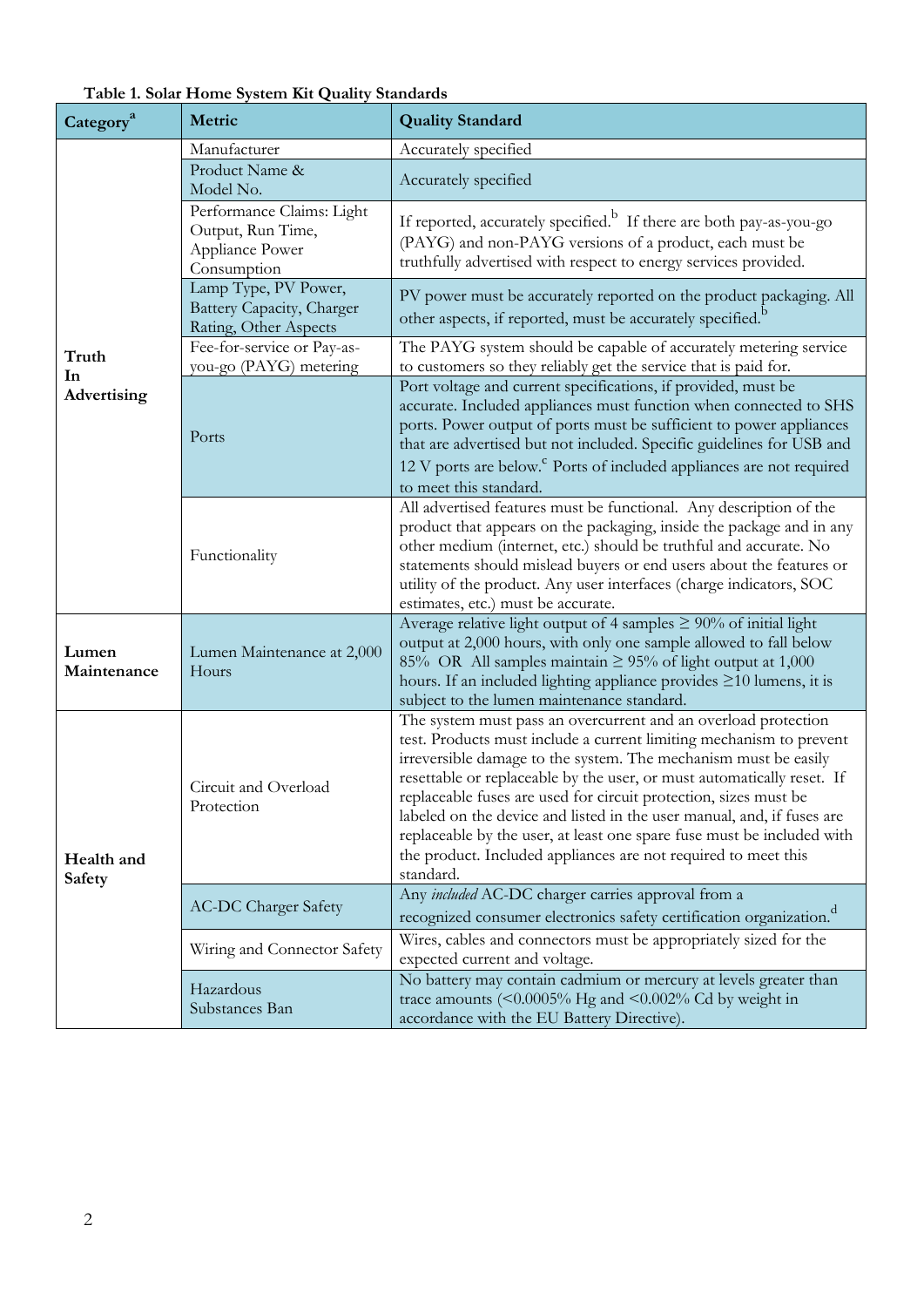| Category <sup>a</sup>                           | Metric                                                                                                   | <b>Quality Standard</b>                                                                                                                                                                                                                                                                                                                                                                                                                                                                                                                                                                                                                                                                                                                    |                                                                                                                                                                                                                                                                                                                                                                                                                                                |  |  |
|-------------------------------------------------|----------------------------------------------------------------------------------------------------------|--------------------------------------------------------------------------------------------------------------------------------------------------------------------------------------------------------------------------------------------------------------------------------------------------------------------------------------------------------------------------------------------------------------------------------------------------------------------------------------------------------------------------------------------------------------------------------------------------------------------------------------------------------------------------------------------------------------------------------------------|------------------------------------------------------------------------------------------------------------------------------------------------------------------------------------------------------------------------------------------------------------------------------------------------------------------------------------------------------------------------------------------------------------------------------------------------|--|--|
| <b>Battery</b>                                  | <b>Battery Protection</b>                                                                                | All 4 samples are protected by an appropriate charge controller that<br>prolongs battery life and protects the safety of the user. <sup>e</sup> Lithium<br>batteries must additionally carry UN 38.3 certification and have<br>overcharge protection for individual cells or sets of parallel-<br>connected cells. Batteries of included appliances must also meet this<br>standard.<br>For PAYG systems, appropriate battery protection must remain<br>active regardless of whether the system is in an enabled or disabled<br>state. To avoid damage to a battery during long-term periods of non-<br>payment disabled system status, the solar module must be able to<br>charge the battery even if the product is in a disabled state. |                                                                                                                                                                                                                                                                                                                                                                                                                                                |  |  |
|                                                 | <b>Battery Durability</b>                                                                                | The average capacity loss of 4 samples must not exceed 25% and<br>only one sample may have a capacity loss greater than 35% following<br>the battery durability storage test. <sup>†</sup> Batteries of included appliances<br>are not required to meet this standard.                                                                                                                                                                                                                                                                                                                                                                                                                                                                     |                                                                                                                                                                                                                                                                                                                                                                                                                                                |  |  |
|                                                 | PV Overvoltage Protection                                                                                | If the battery is disconnected, the system must not be damaged and<br>PV open-circuit voltage must not be present on load terminals.                                                                                                                                                                                                                                                                                                                                                                                                                                                                                                                                                                                                       |                                                                                                                                                                                                                                                                                                                                                                                                                                                |  |  |
|                                                 | Miswiring Protection                                                                                     | The user interface should be designed to minimize the likelihood of<br>making improper connections. If improper or reversed connections<br>can easily be made, they should cause no damage to the system or<br>harm to the user.                                                                                                                                                                                                                                                                                                                                                                                                                                                                                                           |                                                                                                                                                                                                                                                                                                                                                                                                                                                |  |  |
| <b>Quality</b> and<br>Durability <sup>g,h</sup> | Physical Ingress Protection<br>(for components containing<br>electronics or electrical<br>connections)   | Fixed<br>Outdoor<br>Components<br>All PV                                                                                                                                                                                                                                                                                                                                                                                                                                                                                                                                                                                                                                                                                                   | IP5x                                                                                                                                                                                                                                                                                                                                                                                                                                           |  |  |
|                                                 |                                                                                                          | Modules<br>All Other<br>Components                                                                                                                                                                                                                                                                                                                                                                                                                                                                                                                                                                                                                                                                                                         | IP3x<br>IP2x                                                                                                                                                                                                                                                                                                                                                                                                                                   |  |  |
|                                                 | Water Protection <sup>1</sup><br>(for components containing<br>electronics or electrical<br>connections) | Fixed<br>Outdoor<br>Components<br>All PV                                                                                                                                                                                                                                                                                                                                                                                                                                                                                                                                                                                                                                                                                                   | Permanent outdoor exposure:<br>IPx5 OR IPx3 AND circuit protection<br>Outdoor rooftop installation:                                                                                                                                                                                                                                                                                                                                            |  |  |
|                                                 |                                                                                                          | Modules<br>Portable<br>Integrated<br>Components                                                                                                                                                                                                                                                                                                                                                                                                                                                                                                                                                                                                                                                                                            | Modified IPx4 OR circuit protection<br>Frequent rain:<br>IPx3 OR technical equivalent OR IPx1/equivalent<br>+ warning label                                                                                                                                                                                                                                                                                                                    |  |  |
|                                                 |                                                                                                          | Portable<br>Separate<br>Components<br>Fixed Indoor                                                                                                                                                                                                                                                                                                                                                                                                                                                                                                                                                                                                                                                                                         | Occasional rain:<br>IPx1 OR technical equivalent OR with warning<br>label                                                                                                                                                                                                                                                                                                                                                                      |  |  |
|                                                 |                                                                                                          | Components                                                                                                                                                                                                                                                                                                                                                                                                                                                                                                                                                                                                                                                                                                                                 | No requirement                                                                                                                                                                                                                                                                                                                                                                                                                                 |  |  |
|                                                 | Drop Test                                                                                                | Portable<br>Components                                                                                                                                                                                                                                                                                                                                                                                                                                                                                                                                                                                                                                                                                                                     | Portable lighting components: all 4 samples are<br>functional after drop test (1 m onto concrete on six<br>faces); none result in dangerous failures. <sup>1</sup><br>Non-lighting portable appliances (such as battery-<br>powered radios, fans and razors): 3 out of 4 samples<br>are functional following a modified drop test<br>requiring only 2 drops per sample rather than the<br>standard 6 drops; none result in dangerous failures. |  |  |
|                                                 |                                                                                                          | Fixed Indoor<br>and Outdoor<br>Components                                                                                                                                                                                                                                                                                                                                                                                                                                                                                                                                                                                                                                                                                                  | No requirement                                                                                                                                                                                                                                                                                                                                                                                                                                 |  |  |
|                                                 | Soldering and Electronics<br>Quality                                                                     | All 4 samples of system and any included appliances must pass a<br>soldering, electronics and assembly inspection.                                                                                                                                                                                                                                                                                                                                                                                                                                                                                                                                                                                                                         |                                                                                                                                                                                                                                                                                                                                                                                                                                                |  |  |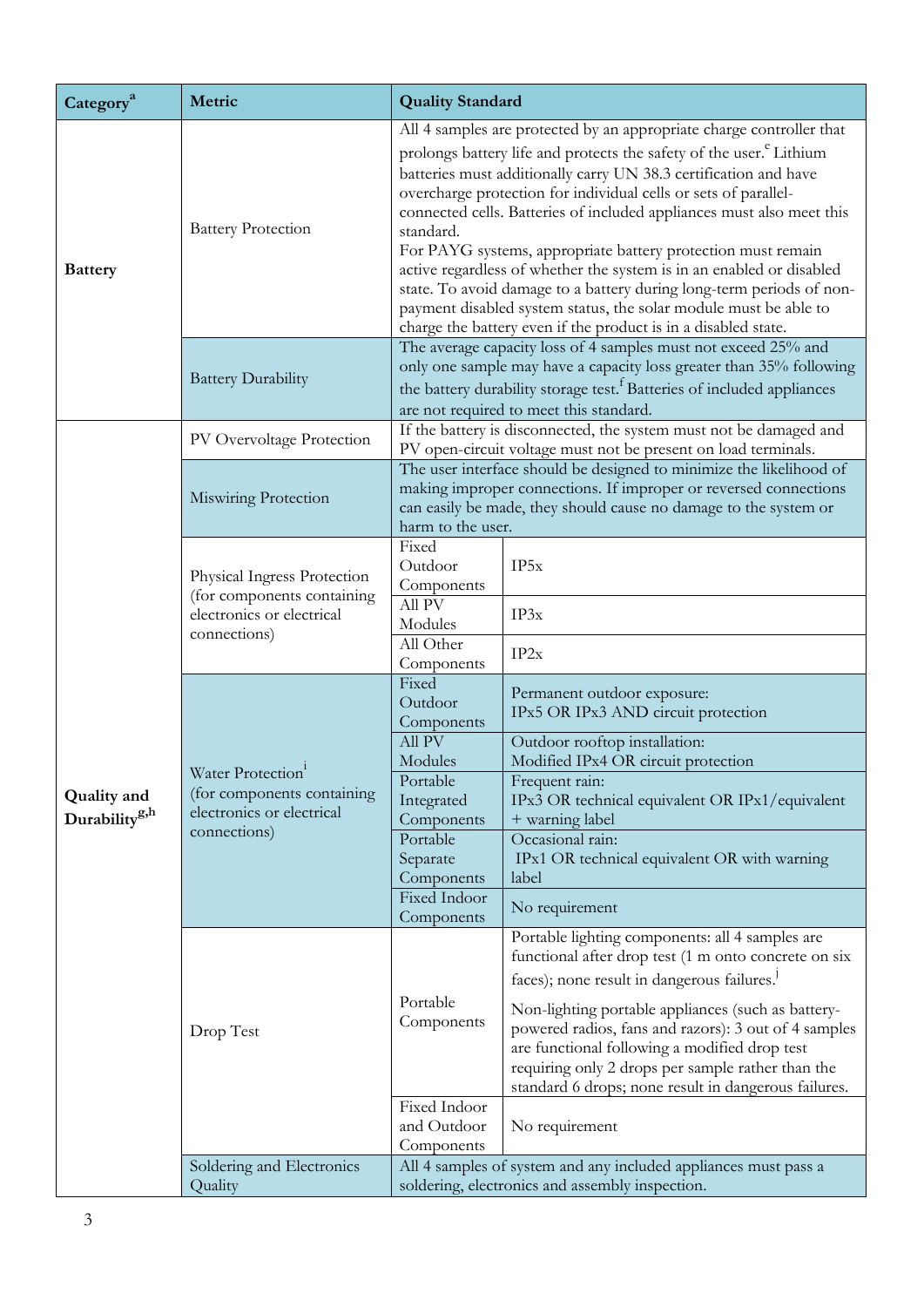| Category <sup>a</sup>            | Metric                                                         | <b>Quality Standard</b>                                                                                                                                                                                                                                                                                                                                                                                                                                                                                                                                                                                                                                                                                                                                                                                                                                                                            |                                                                               |  |
|----------------------------------|----------------------------------------------------------------|----------------------------------------------------------------------------------------------------------------------------------------------------------------------------------------------------------------------------------------------------------------------------------------------------------------------------------------------------------------------------------------------------------------------------------------------------------------------------------------------------------------------------------------------------------------------------------------------------------------------------------------------------------------------------------------------------------------------------------------------------------------------------------------------------------------------------------------------------------------------------------------------------|-------------------------------------------------------------------------------|--|
| <b>Quality</b> and<br>Durability | Switch, Gooseneck, Moving<br>Part, and Connector<br>Durability | Mechanisms<br>expected to be<br>used regularly                                                                                                                                                                                                                                                                                                                                                                                                                                                                                                                                                                                                                                                                                                                                                                                                                                                     | All 4 samples and any included appliances are<br>functional after 1000 cycles |  |
|                                  |                                                                | Mechanisms<br>expected to be<br>used primarily<br>during installation <sup>k</sup>                                                                                                                                                                                                                                                                                                                                                                                                                                                                                                                                                                                                                                                                                                                                                                                                                 | All 4 samples and any included appliances are<br>functional after 100 cycles  |  |
| Continued <sup>g,h</sup>         | Strain Relief                                                  | All cables on 4 samples and any included appliances must pass a<br>strain relief test.                                                                                                                                                                                                                                                                                                                                                                                                                                                                                                                                                                                                                                                                                                                                                                                                             |                                                                               |  |
|                                  | Cable Specifications                                           | Cables must be at least 3 m long when connecting a "fixed indoor"<br>or "portable separate" component to the PV module or any other<br>fixed outdoor component Otherwise, components will be<br>considered "fixed outdoor" or "portable integrated."<br>Any outdoor cables must be outdoor-rated and UV resistant.                                                                                                                                                                                                                                                                                                                                                                                                                                                                                                                                                                                 |                                                                               |  |
| Consumer<br>Information          | User Manual                                                    | User manual must present instructions for installation, use and<br>troubleshooting of the system. Installation instructions must include<br>appropriate placement and installation of the PV module. Basic<br>electrical safety and system maintenance must also be covered.<br>Installation and operation instructions should be presented using<br>language and graphics that can be understood by the typical<br>consumer.                                                                                                                                                                                                                                                                                                                                                                                                                                                                      |                                                                               |  |
|                                  | <b>Component Specifications</b><br>and Replacement Methods     | Consumer information must provide either:<br>1) specifications for components that may require replacement<br>(fuses, lights, PV, batteries) and instructions for replacement, or<br>2) directions as to how the consumer can get components, including<br>the battery, replaced at service centers, both during and post<br>warranty, or<br>3) a clear consumer-facing statement that the batteries and other<br>components are not replaceable.<br>Detailed instructions or descriptions regarding replacing components<br>may be included in the user manual, but a clear statement regarding<br>the battery replacement must be included on the consumer-facing<br>packaging. Accepted phrases are:<br>1. Battery is field replaceable<br>2. Battery may be serviced by manufacturer<br>3. Battery is not replaceable<br>Similar phrases may be accepted at the discretion of Lighting Global. |                                                                               |  |
|                                  | Minimum Warranty Terms                                         | Accurately specified and consumer-facing; minimum coverage of at<br>least three years for the system and PV module, two years for the<br>battery and 1 year for most appliances. Details are noted below.                                                                                                                                                                                                                                                                                                                                                                                                                                                                                                                                                                                                                                                                                          |                                                                               |  |

### **Warranty Requirements Details**

To meet the Standard, Lighting Global requires that the following guidelines be followed when presenting and offering a warranty:

- The minimum warranty period from the time of purchase by the end-user is:
	- o 3 years for the main system, including the PV module, control box, cables and lights
	- o 2 years for the system battery. (Note that batteries included within appliances are only required to meet the 1 year warranty). The battery warranty must include a capacity retention figure, benchmarked to the advertised battery capacity and/or the battery capacity presented in the Lighting Global test report. The capacity retention figure must be equivalent to or better than "at least 80% capacity at two years."
	- o 1 year for all lighting appliances that include their own batteries (including pico-power lights) and all non-lighting appliances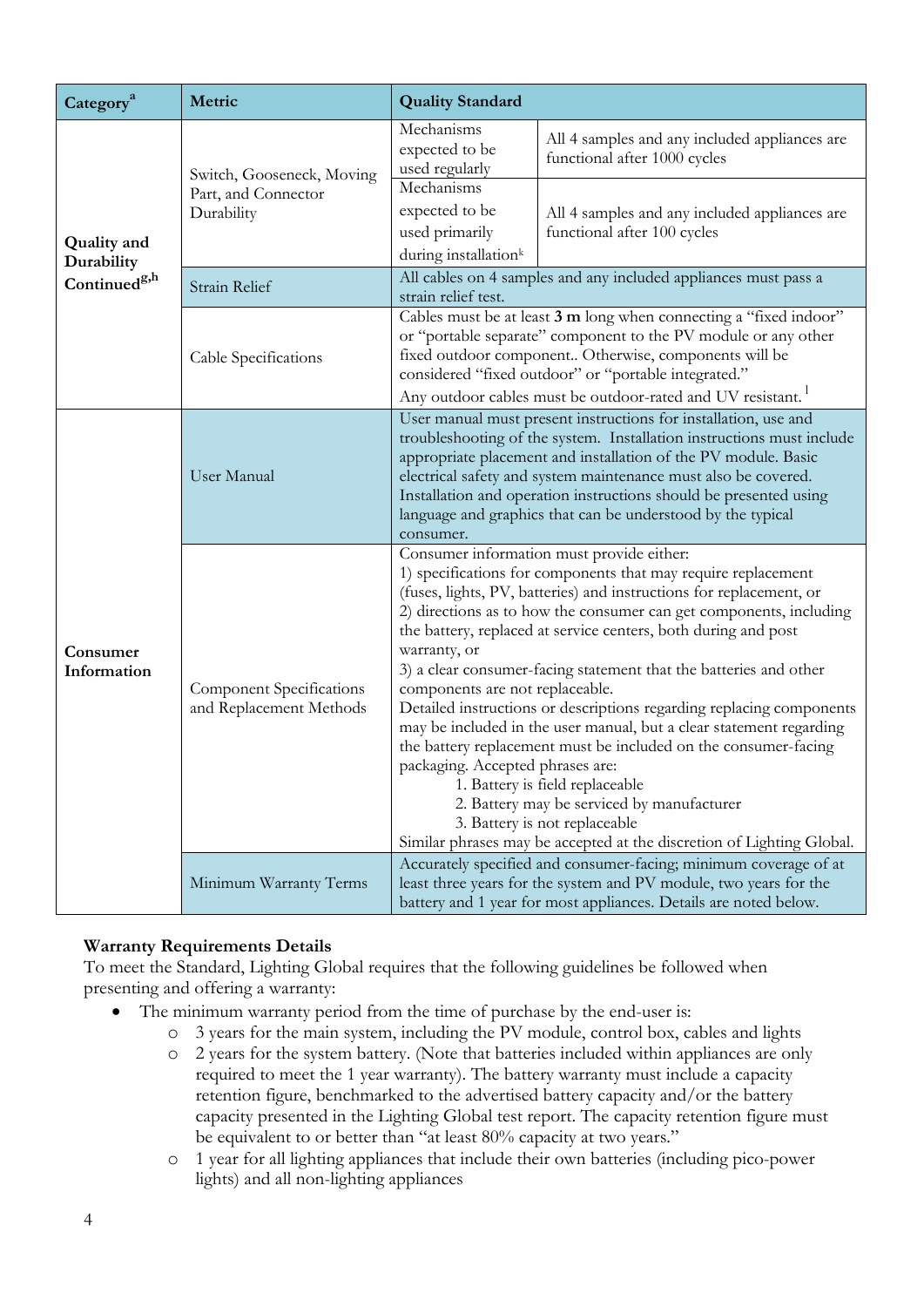- The warranty must cover, at a minimum, manufacturing defects that impede operation under normal use and protection from early component failure.
- The consumer-facing warranty must explain how the consumer can access the warranty (return to point of purchase/distributor/service center, call or SMS a number, etc.), how the warranty will be executed (repair, replacement, etc.) and should advise the customer to inquire about the warranty terms prior to purchase.
- Full terms of the warranty must be available to the consumer in writing in a way that enables the end user to verify and understand the terms of the warranty prior to purchase. The written information should be in a regionally appropriate language. Consumer-facing warranties could be included on the product box or on a warranty card that is easily accessed prior to purchase.

Note that this is a *Minimum* Standard and it is up to the discretion of manufacturers and distribution partners to exceed the basic protection offered in these terms to differentiate the best quality products in the market.

# **Other Notes**

<sup>a</sup> If a sample fails on any aspect at any point during testing, even if not during the specific test used to evaluate that aspect, the sample will still fail on the basis of that aspect. For example, if a switch stops functioning on a sample while its luminous flux is being measured, this failure would be included in the count of failures for the switch test.

<sup>b</sup>Numeric aspects, such as light output and run time, must deviate no more than 15% from advertised ratings (though it is always acceptable if actual performance is better than advertised). Included appliances are subject to truth-in-advertising requirements for performance claims. Relevant tests include: light output, light distribution, battery capacity, power consumption, and an estimation of the full-battery and solar run time. Only lights brighter than 10 lumens are required to be assessed for light output and light distribution.

 $\degree$  All ports advertised or reasonably expected to provide 12 V must maintain a voltage between 10.5 – 15 V during normal operation. In cases where special features reduce the voltage below 10.5 V during periods of low battery state of charge, the feature must be clearly described in the user manual and the port must be marked to indicate that the port is not a standard 12 V port (removable stickers are acceptable). Acceptance of special features is at the sole discretion of Lighting Global.

All ports with a USB form factor, and all 5 V ports advertised or reasonably expected to be used for mobile phone charging (including barrel plugs) must meet the following standards. These standards are based on the USB Battery Charging Specification Revision 1.2 (USB Implementers Forum, 2012), with some modifications to address common charging requirements in the SHS kit market. Ports must comply with these default limits unless an acceptable reason and clear justification is presented for the port managing current and voltage in a different manner. Acceptance of alternate management schemes is at the sole discretion of Lighting Global.

- Minimum steady-state voltage: 4.5 V at all simulated battery voltages except the deep discharge protection voltage; 4.25 V at the deep discharge protection voltage.
- Maximum steady-state voltage: 5.5 V
- Maximum sustained current with voltage required to be within range: 0.5A.
- If a current of 1 A or higher is advertised, voltage must remain between 4.75-5.5 V at all currents up to the advertised limit.
- Minimum undershoot voltage: 4.1 V
- Maximum overshoot voltage: 6.0 V
- Maximum undershoot time: 10 ms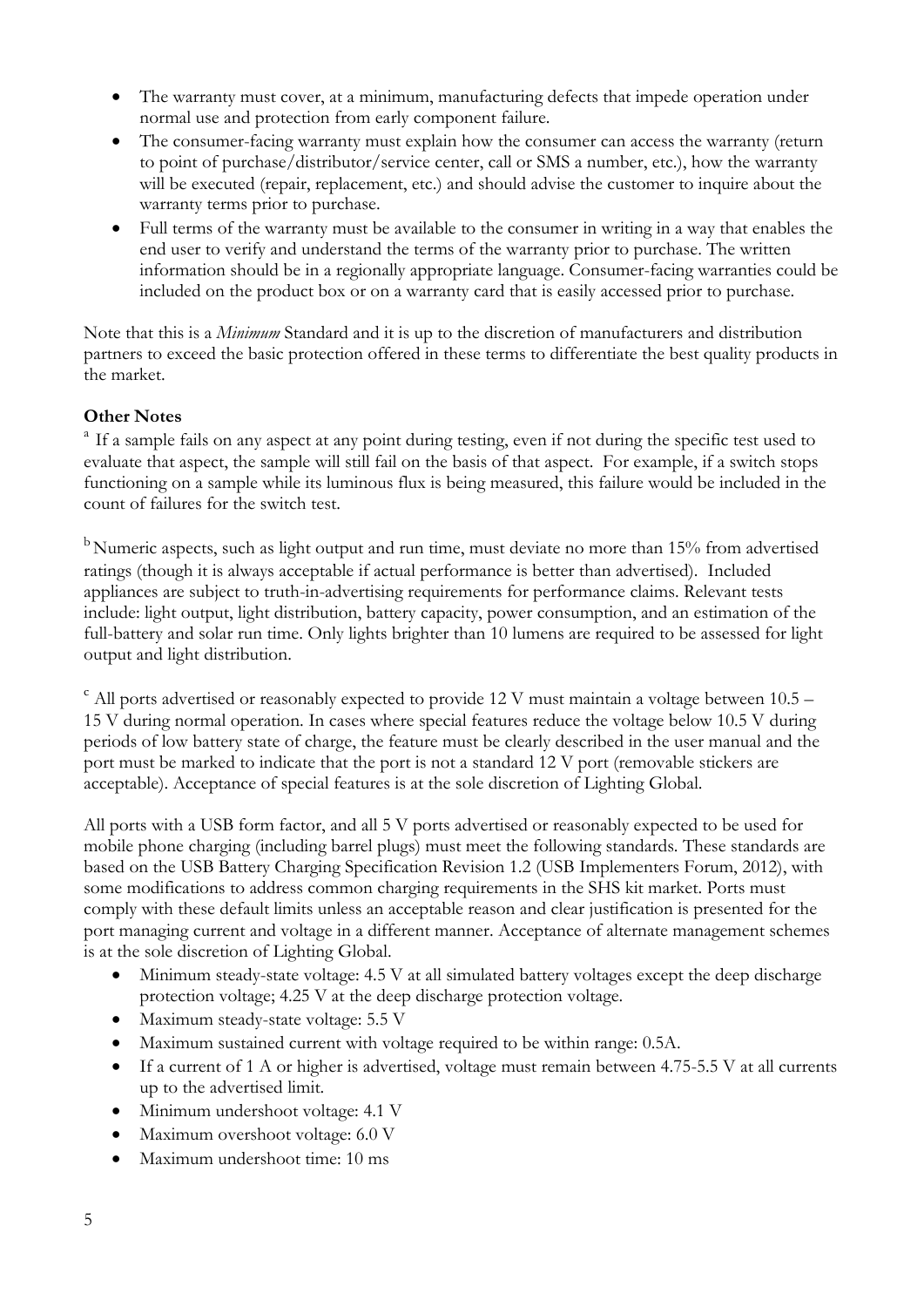<sup>d</sup> Approved marks: UL, CE, TÜV Rheinland, CCC, or similar, with accompanying valid documentation of testing by an accredited test laboratory. Detailed guidelines are described in the AC Charger Safety Approval Policy.

<sup>e</sup> [Table 2](#page-5-0)contains recommended battery deep discharge protection voltages during testing and [Table 3](#page-5-1) contains recommended battery overcharge protection voltages and maximum cell temperatures specific to the five common types (i.e., chemistries) of batteries. These default values are used when determining appropriate charge controller behavior, unless alternate appropriate design values are provided by the battery manufacturer for the deep discharge protection voltage cutoff, overcharge protection voltage cutoff or maximum cell temperature. Note that the minimum voltage specification for nickel-based batteries only applies in cases where more than one cell is wired in series.

|                                       | Deep discharge protection voltage<br>(V/cell) |                |                |  |  |
|---------------------------------------|-----------------------------------------------|----------------|----------------|--|--|
| <b>Battery type</b>                   | Recommended                                   | <b>Minimum</b> | <b>Maximum</b> |  |  |
| Flooded lead-acid                     | $\geq 1.87$                                   | 1.82           | $\sim$ $\sim$  |  |  |
| Valve-regulated /<br>Sealed lead-acid | $\geq 1.87$                                   | 1.82           | $\sim$ $\sim$  |  |  |
| Lithium-ion                           | $\geq 3.00$                                   | 2.95           | $\sim$ $\sim$  |  |  |
| Lithium iron phosphate                | $\geq 2.50$                                   | 2.45           | $\sim$ $\sim$  |  |  |
| Nickel-metal hydride                  | $= 1.00$                                      | 0.95           | 1.10           |  |  |

<span id="page-5-0"></span>

| Table 2. Recommended battery deep discharge protection voltage specifications |
|-------------------------------------------------------------------------------|
|-------------------------------------------------------------------------------|

<span id="page-5-1"></span>

|  |  | Table 3. Recommended battery overcharge protection voltage and temperature specifications |
|--|--|-------------------------------------------------------------------------------------------|
|  |  |                                                                                           |

|                                       | $\mathbf{c}$<br>Overcharge protection voltage | <b>Maximum</b><br>charging |                |                     |
|---------------------------------------|-----------------------------------------------|----------------------------|----------------|---------------------|
| <b>Battery type</b>                   | Recommended                                   | <b>Minimum</b>             | <b>Maximum</b> | temperature<br>(°C) |
| Flooded lead-acid                     | $= 2.40$                                      | 2.35                       | 2.50           | 45                  |
| Valve-regulated /<br>Sealed lead-acid | $= 2.40$                                      | 2.35                       | 2.45           | 45                  |
| Lithium-ion                           | $\leq 4.20$                                   | $\sim$ $\sim$              | 4.25           | 45                  |
| Lithium iron phosphate                | $\leq 3.65$                                   | $\sim$ $\sim$              | 3.70           | 45                  |
| Nickel-metal hydride                  | $\leq 1.45$                                   | $- -$                      | 1.50           | 60                  |

<sup>f</sup> The battery durability storage test requirement may be waived for flooded lead acid batteries which are shipped dry. In cases where batteries are shipped dry, manufacturers must provide the test labs with an adequate amount of the appropriate electrolyte solution or accurately specify the density and composition of the solution to be used.

<sup>g</sup> All applicable quality and durability standards are extended to PAYG components, such as remoteentry keypads, integrated circuits, and any other hardware systems.

h At the discretion of Lighting Global, some quality and durability requirements may be waived for nonlighting appliances that can be proven to meet other relevant standards.

<sup>i</sup> There are two alternative water protection compliance pathways allowed by Lighting Global (i.e., these are alternatives to meeting the IP class requirements). In one alternative ("technical equivalent"), the whole system of protection (ingress protection + electronic circuit protection + manufacturing QC) is evaluated to determine if the protection level is equivalent to that of a product with the required level of ingress protection. In another alternative ("warning label") there are clear messages to the consumer about the degree of protection from water. The warning level messages must meet Lighting Global